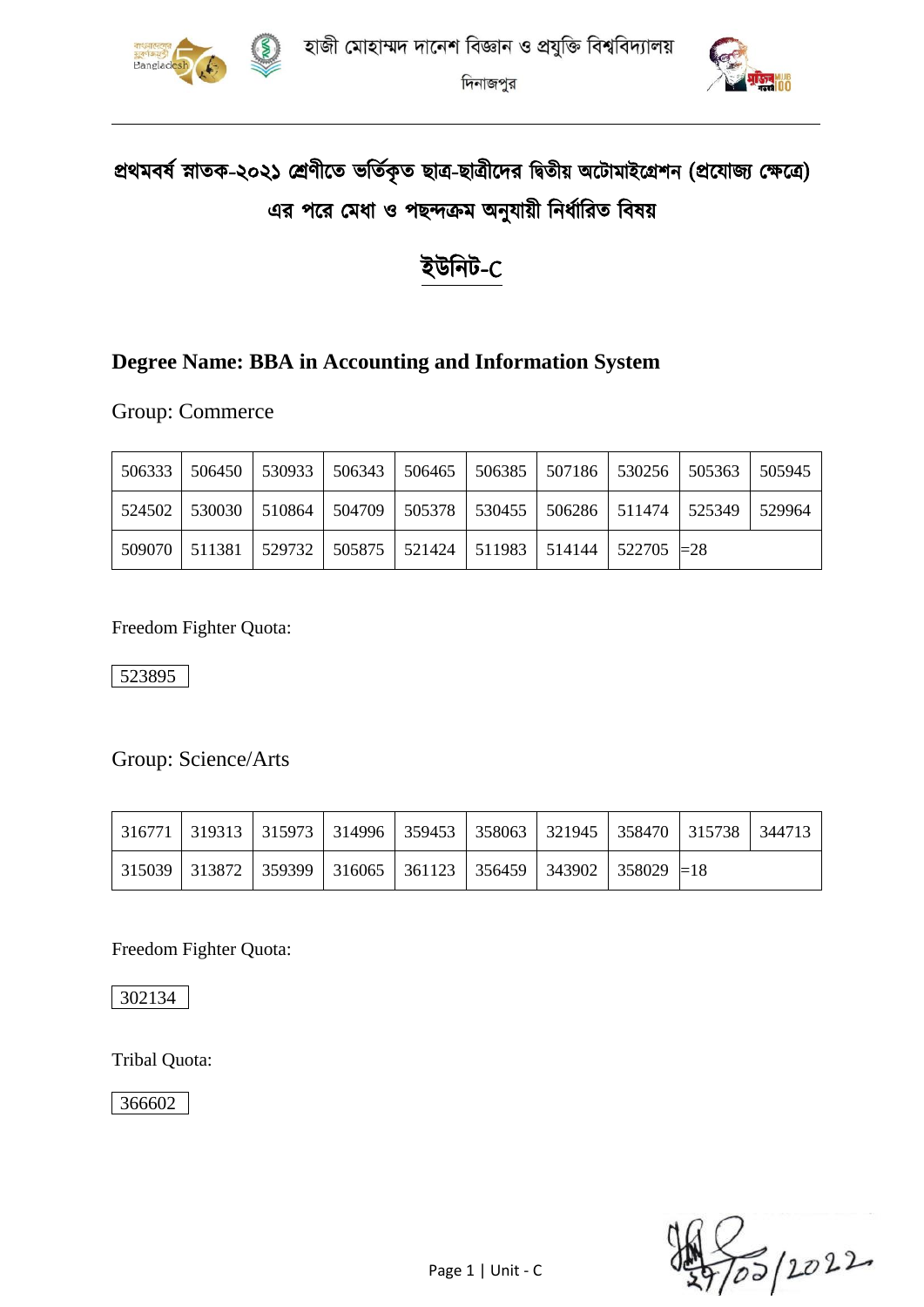

দিনাজপুর



#### **Degree Name: Degree Name: BBA in Management**

Group: Commerce

|  | 506379   505209   529745   506231   505577   502153   507376  =07 |  |  |  |  |  |  |
|--|-------------------------------------------------------------------|--|--|--|--|--|--|
|--|-------------------------------------------------------------------|--|--|--|--|--|--|

Freedom Fighter Quota:

518837

Tribal Quota:

510931

Group: Science/Arts

|  | 341426   315554   359711   316739   316807   359252   314607   355039   358725   316167 |  |  |  |  |
|--|-----------------------------------------------------------------------------------------|--|--|--|--|
|  | 358085   330687   361495   313943   317202   315318   359394   320015   = 18            |  |  |  |  |

Freedom Fighter Quota:

327310

#### **Degree Name: Degree Name: BBA in Marketing**

Group: Commerce

|  | $506445$   510534   506384   $=$ 03 |  |  |
|--|-------------------------------------|--|--|
|--|-------------------------------------|--|--|

Freedom Fighter Quota:

518564

Tribal Quota:

511448

Group: Science/Arts

|  |  |  | 325828   360723   314816   313534   311475   320194   317614   317497   315265   317687 |  |
|--|--|--|-----------------------------------------------------------------------------------------|--|
|  |  |  | 358393   313439   313340   358952   328992   319397   317143   313494   316958  =19     |  |

20022